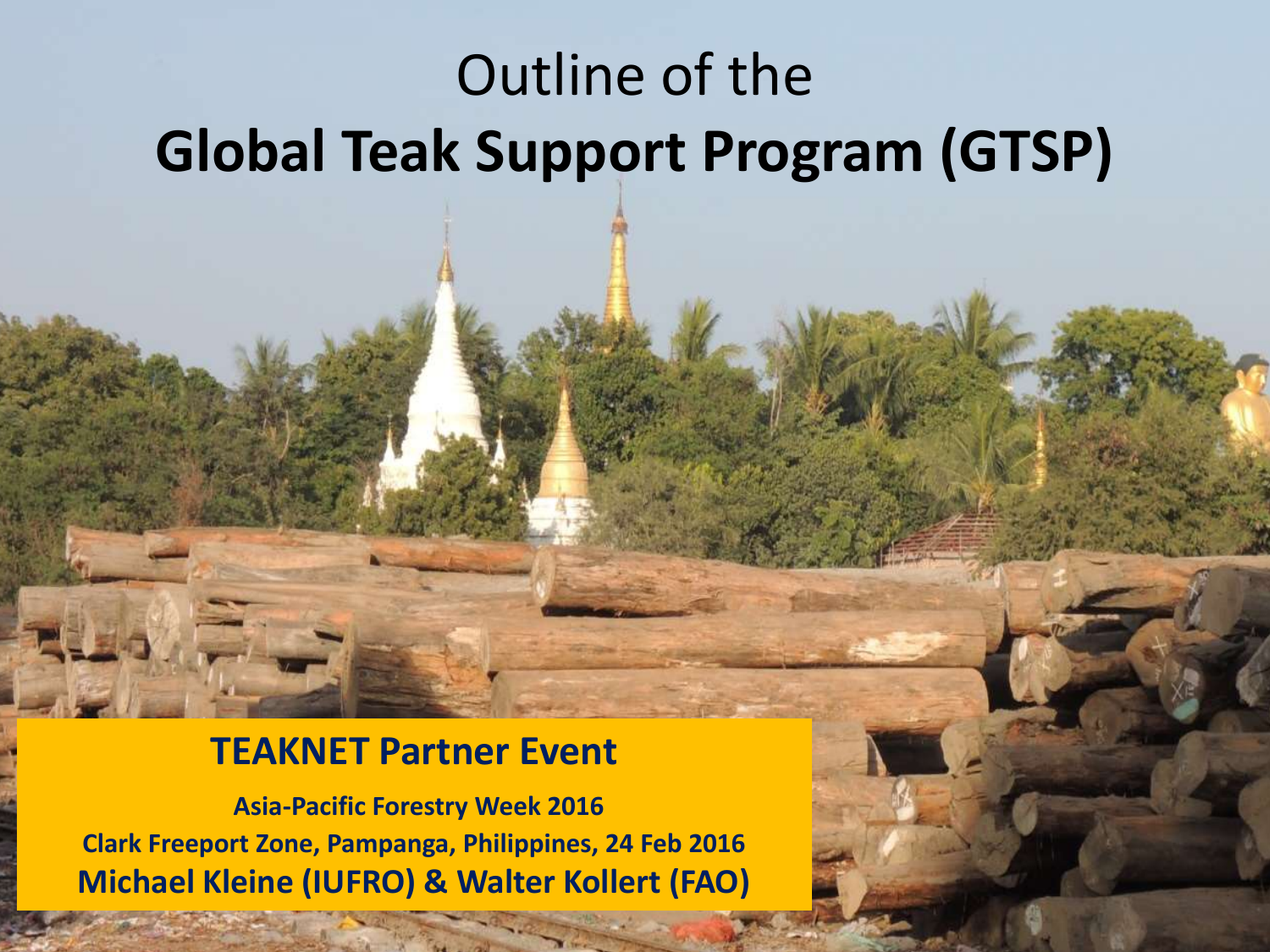# Natural teak forest in Bago Yomas, central Myanmar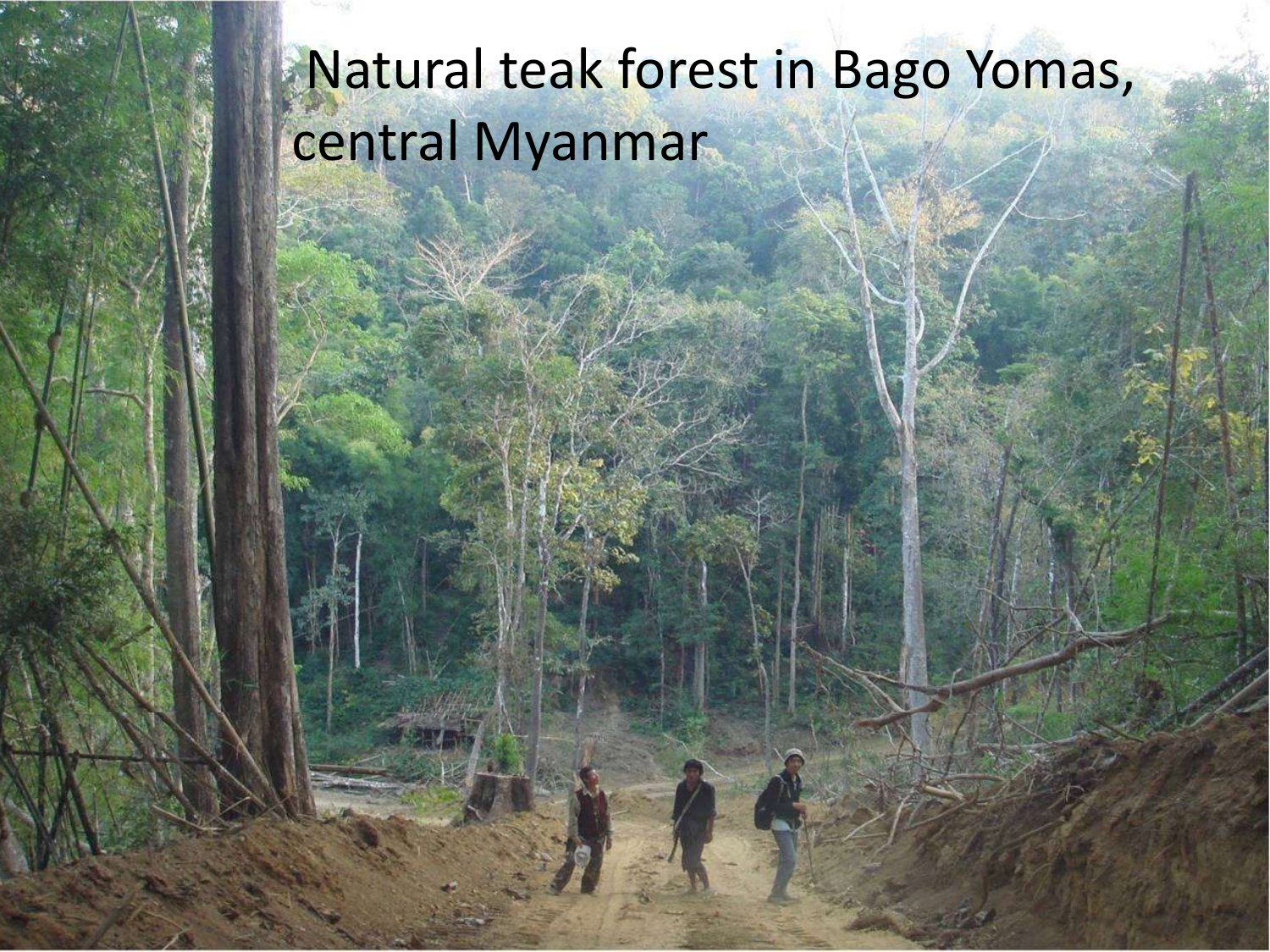Planted teak forest in Kerala, India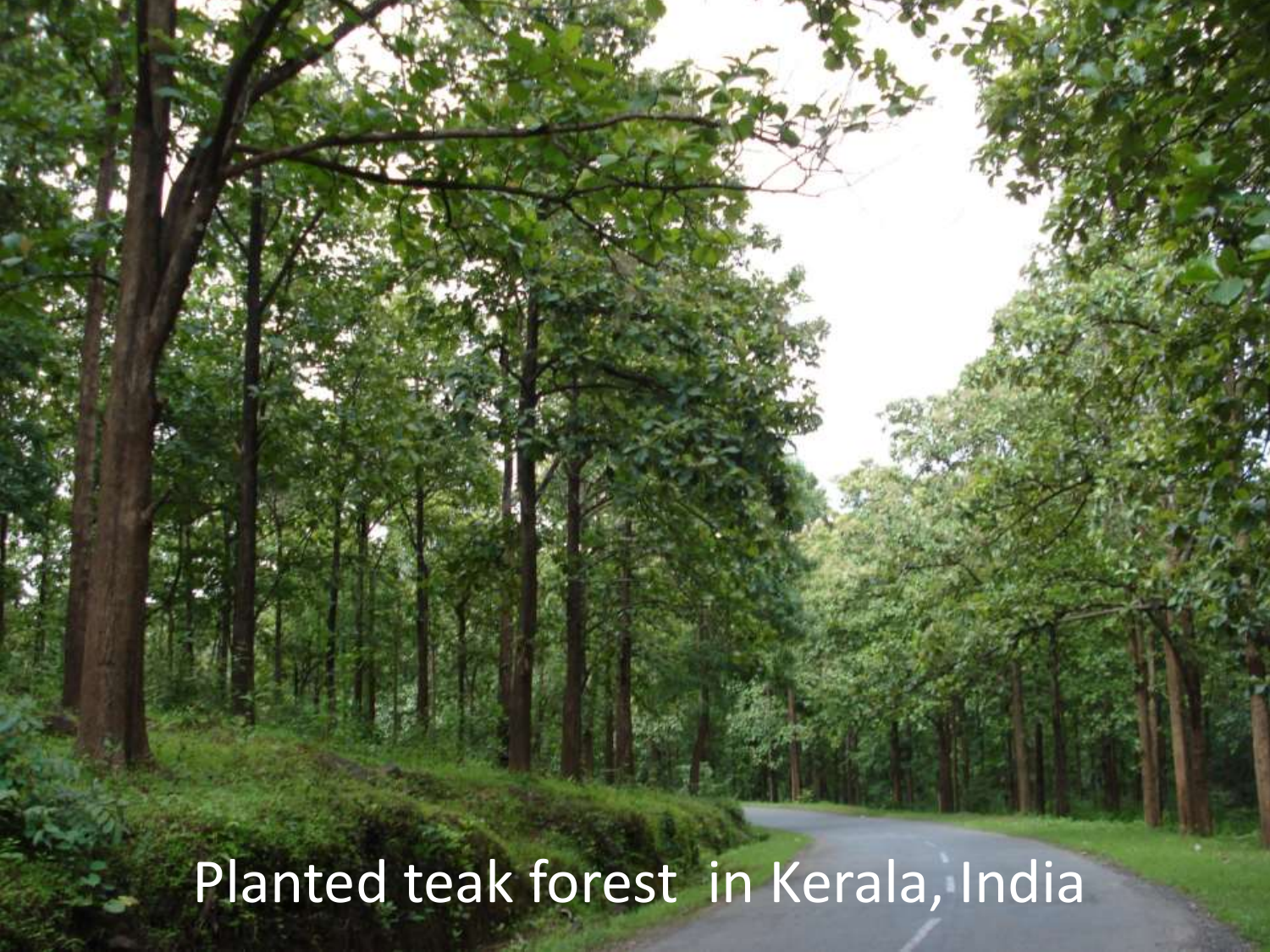# **The International Teak Community**





International Initiative (IUFRO, FAO, TEAKNET): Global Program for the Conservation, Development and Sustainable Use of Teak Resources (in short Global Teak Support Program, GTSP)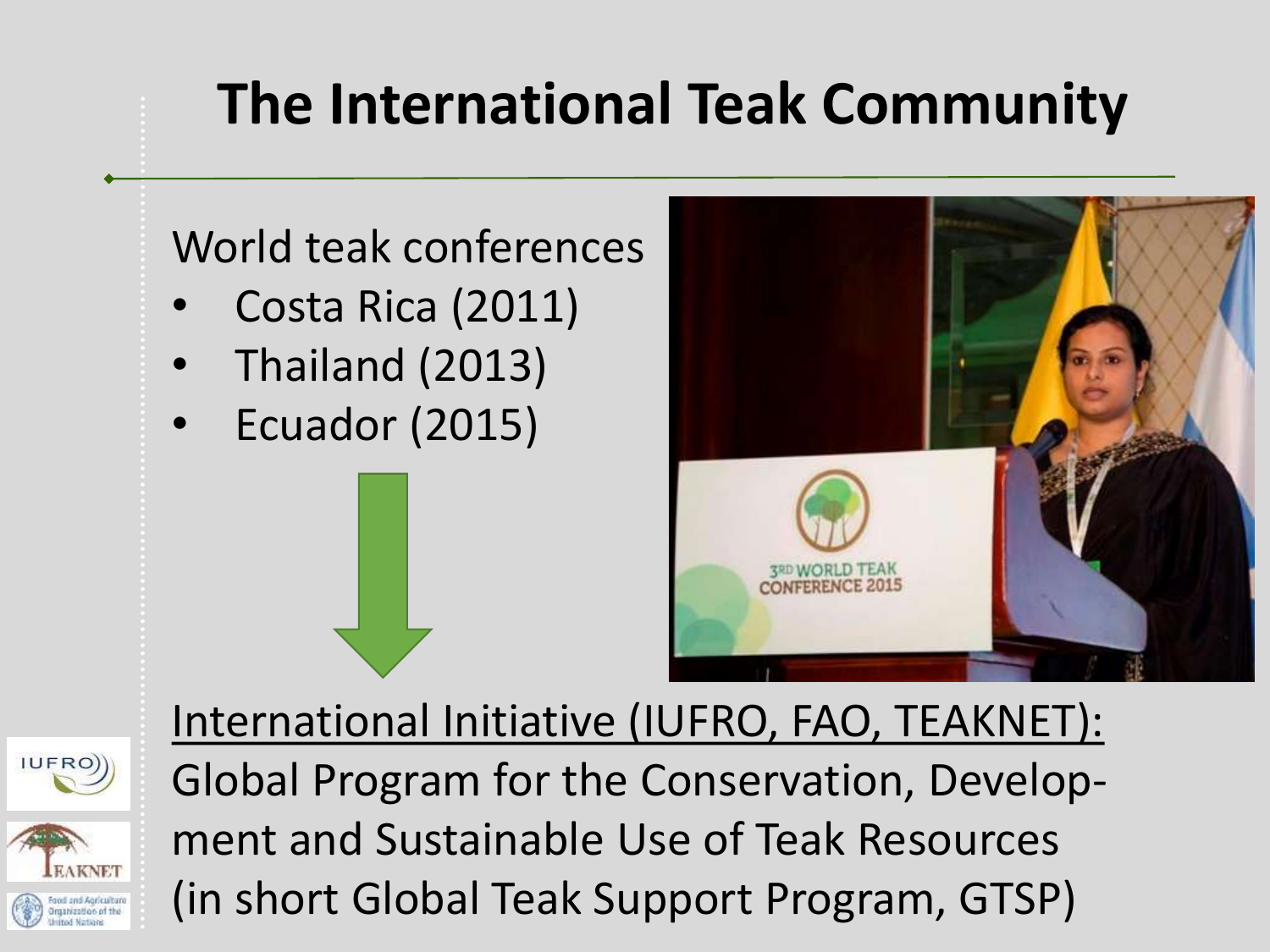## **The Global Teak Support Program**

#### Objective:

- to preserve the still existing native teak resources before they decline further
- to widen the genetic resource base of planted teak forests in view of new challenges posed by climate change and extreme weather events.



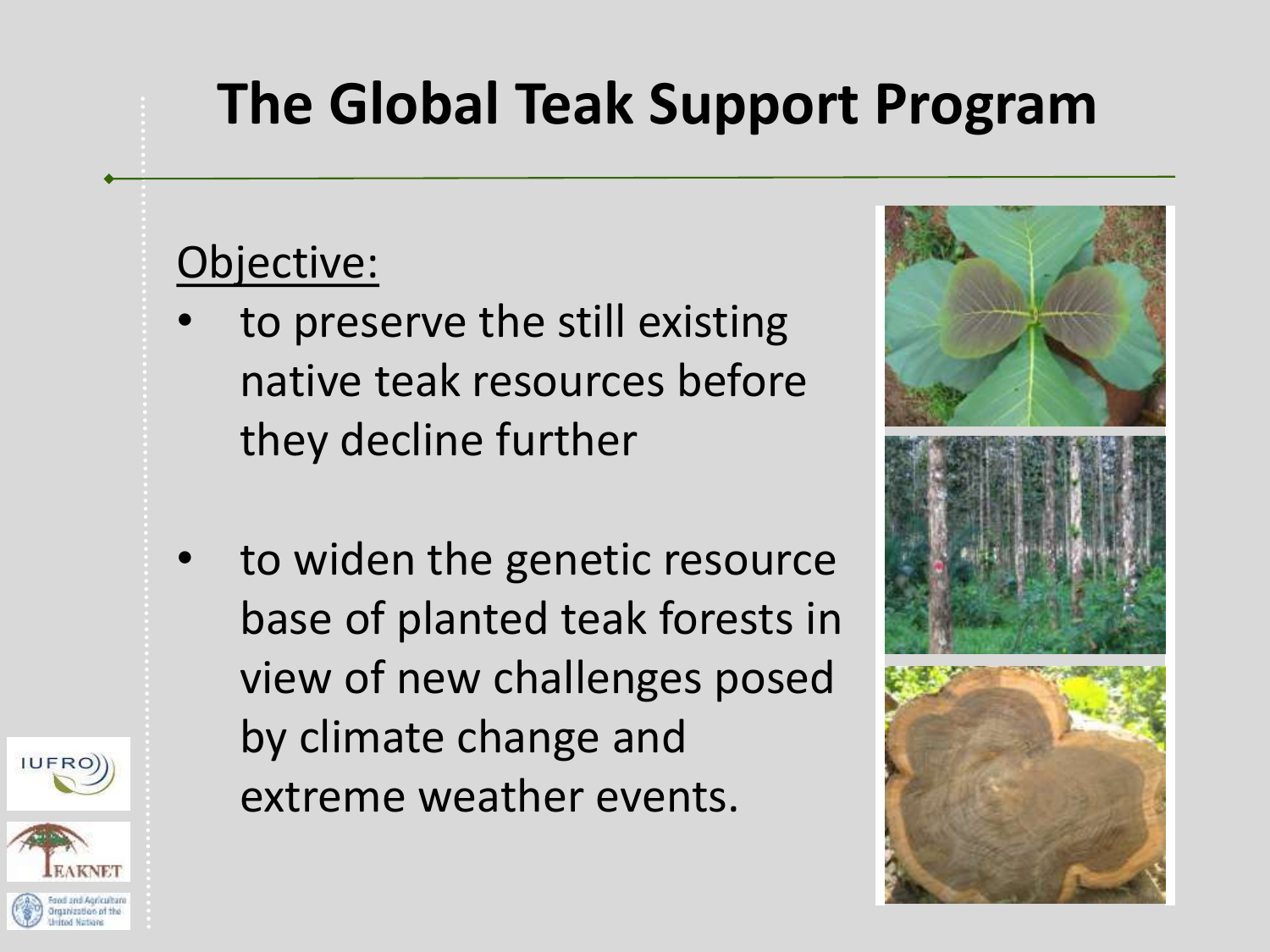#### **What has happened so far?**



IUFRO-sponsored planning workshops in Bangkok, Thailand (May 2014) and in Guayaquil, Ecuador (May 2015) with representatives of the major teak growing countries in Africa, Asia and Latin America

**IUFRO**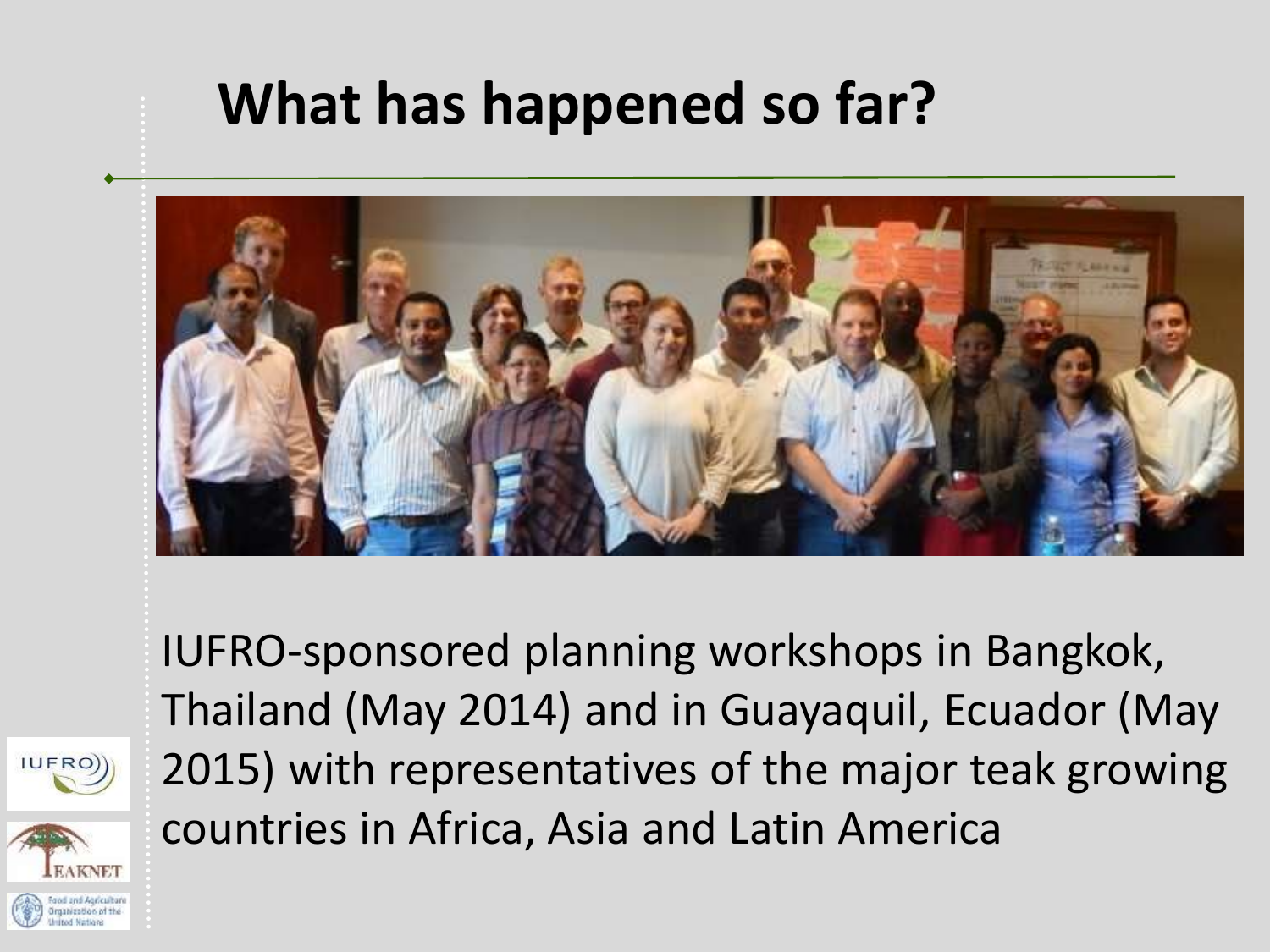# **Workshop Objectives**

(a) initiate contacts and support the formation of a professional network

(b) conduct a comparative analysis and evaluation of national and international teak research programs

(c) generate data and information needed to formulate a concept note

IUFRO)



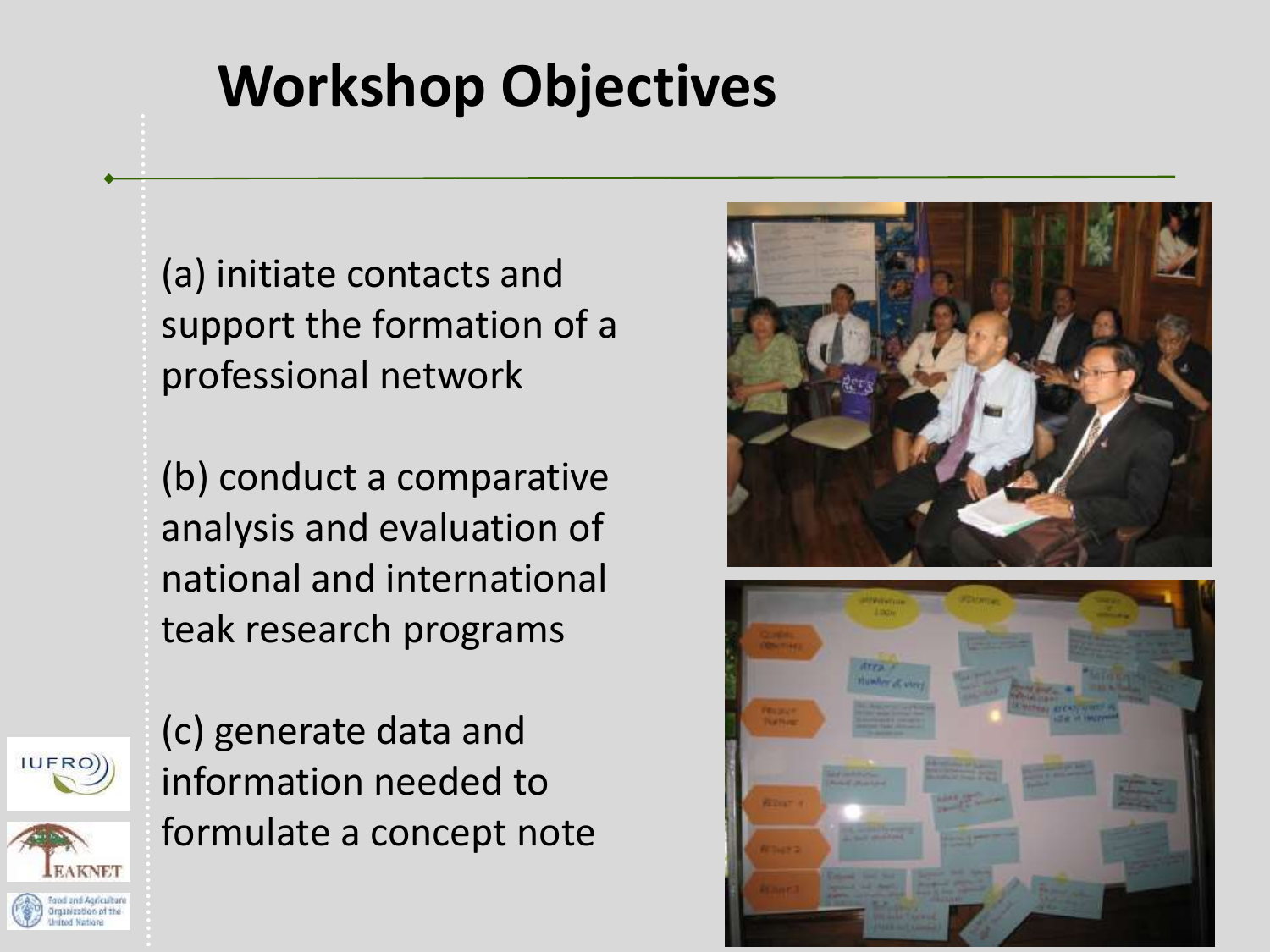# **Outcome and Outputs of the GTSP**

Outcome

**IUFRO** 

National capacities of teak growing countries are enhanced to conserve, develop and sustainably use teak genetic resources **Outputs** 

1. Countries growing teak forests establish and implement long-term programs for (a) the conservation and sustainable use of natural teak, (b) the development and sustainable use of planted teak and (c) for widening the genetic resource base of planted teak.

2. Capacities and capabilities of teak growing countries are enhanced to support research and development programmes with the aim of producing quality forest reproductive material 3. TEAKNET has been strengthened as an international teak information network and partnership platform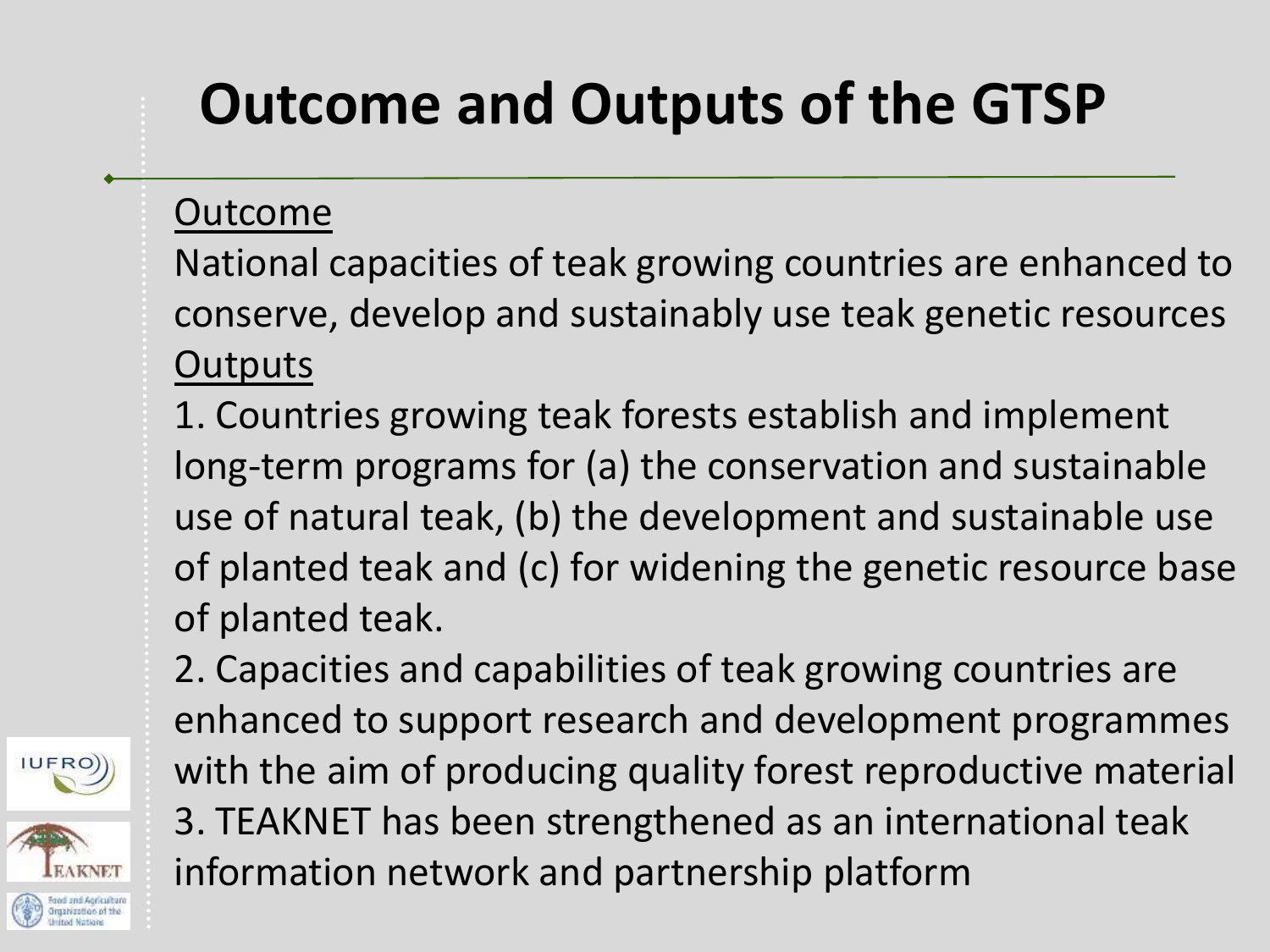# **Role of Teak in Forest Landscape Restoration**

Restoring the provision of vital goods and services from forest landscapes

Teak, – an established highvalue tropical timber species, - is one option to enhance productivity of the landscape



Contributes to long-term economic returns and thus poverty eradication (SDG)



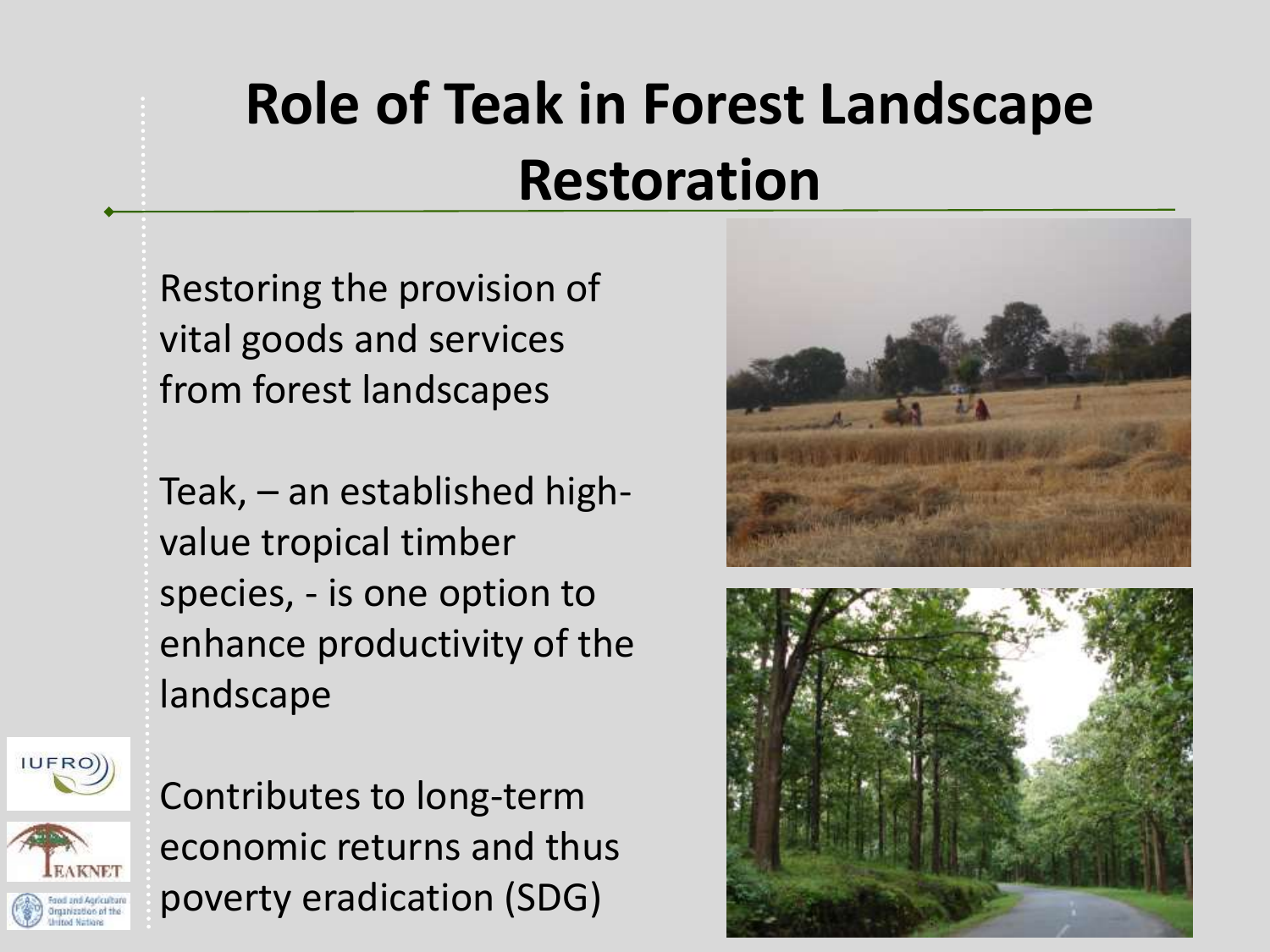#### **Further steps**

ITTO has voiced interest to assist in the development of the GTSP.